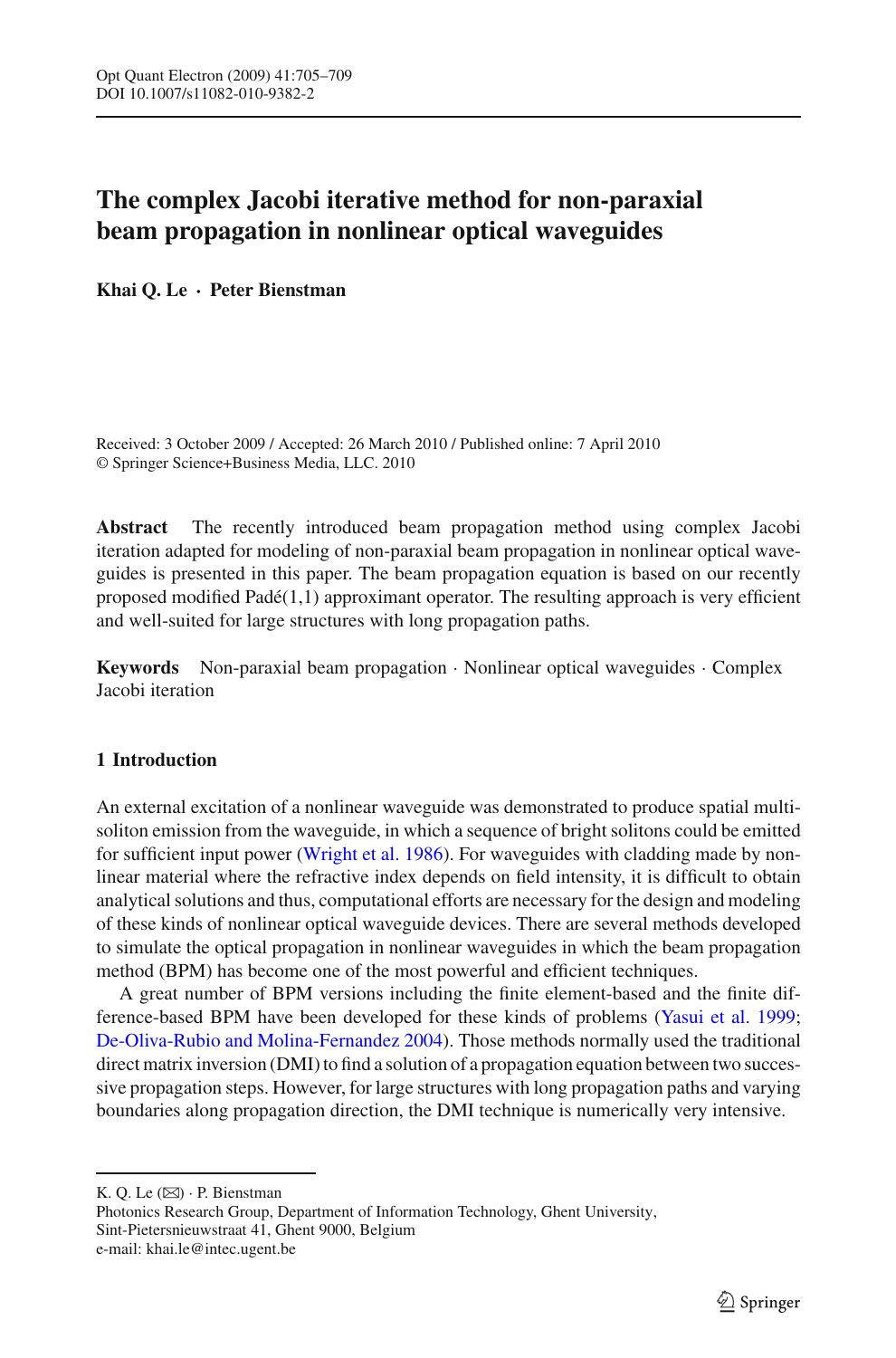To overcome this problem, recently we proposed the iterative BPM where at each propagation step the beam propagation equation is recast in terms of a Helmholtz equation with a source term and then solved efficiently by the recently introduced complex Jacobi iteration (CJI) [\(Le et al. 2008\)](#page-3-1). There, the effective absorption coefficient (or medium loss) appearing in the Helmholtz equation is very high. This is a condition leading to rapid convergence of the CJI method.

Furthermore, by introducing an extra calculation step the CJI method has been successfully employed to simulate photonic components consisting of materials with nonlinear Kerr effects [\(Vandersteegen et al. 2006\)](#page-3-2). Therefore, by doing the same procedure for dealing with nonlinear effects at each propagation step, our recently proposed iterative BPM is extended and is very competitive for modeling optical propagation in nonlinear optical waveguides.

### **2 Formulation**

Efforts to improve the limitations of the paraxial approximation or Fresnel equation in the beam propagation method have so far made use of wide-angle (or non-paraxial) formulations. Different treatments of non-paraxial BPM have been developed. There exist rational approximants of the square root operator, the exponential of the square root operator, real Padé(m,n) approximant operators [\(Hadley 1992\)](#page-3-3). The Padé-approximant-based non-paraxial BPM has become one of the most commonly used techniques for modeling optical waveguide structures. However, real Padé(m,n) approximant operators incorrectly propagate evanescent waves. To circumvent this problem, recently we proposed the so-called modified  $Pad\acute{e}(m,n)$ approximant operators [\(Le 2009](#page-3-4)). The resulting operators not only give evanescent waves a desired damping, but also allow more accurate approximations to the Helmholtz equation than real Padé(m,n) approximant operators. In this work, rather than using real Padé approximant operators as the existing approaches the beam propagation the equation for the analysis of non-paraxial propagation in nonlinear waveguides is based on the modified  $Pad\acute{e}(1,1)$ approximant operator as follows: [Le et al.](#page-3-1) [\(2008\)](#page-3-1)

$$
(1 + \xi P)\Psi^{n+1} = (1 + \xi^* P)\Psi^n
$$
 (1)

<span id="page-1-0"></span>where  $P = \nabla_{\perp}^2 + k_0^2 (n^2 - n_{ref}^2) = \frac{\partial^2}{\partial x^2} + \frac{\partial^2}{\partial y^2} + k_0^2 (n^2 - n_{ref}^2)$ ,  $k = k_0 n_{ref}$ ,  $n_{ref}$  is the reference refractive index,  $\xi = \frac{1}{4k^2(1+i\beta/2)} - \frac{i\Delta z}{4k}$ ,  $\xi^* = \frac{1}{4k^2(1+i\beta/2)} + \frac{i\Delta z}{4k}$ ,  $\beta$  is a damping parameter,  $\Delta z$  is the propagation step size and n is the intensity dependent refractive index as follows [\(Wright et al. 1986](#page-4-0)):

$$
n^{2} = n_{l}^{2} + \gamma_{l} |\Psi|^{2}, \quad l = c, s, f.
$$
 (2)

with the subscripts c,s,f referring to the cladding, substrate and film, respectively.

By dividing both sides of Eq. [\(1\)](#page-1-0) by  $\xi$ , we obtained

$$
\left[\nabla_{\perp}^2 + k_0^2 \left(n^2 - n_{ref}^2\right) + \frac{1}{\xi}\right] \Psi^{n+1} = \left(\frac{\xi \ast}{\xi} P + \frac{1}{\xi}\right) \Psi^n \tag{3}
$$

or

$$
\left[\nabla_{\perp}^2 + k_0^2 \left(n^2 - n_{ref}^2\right) + \frac{1}{\xi}\right] \Psi^{n+1} = source \ term(ST). \tag{4}
$$

It is clearly seen that the beam propagation equation can be recast as a Helmholtz equation with a source term in an effective medium with loss (or effective absorption) determined by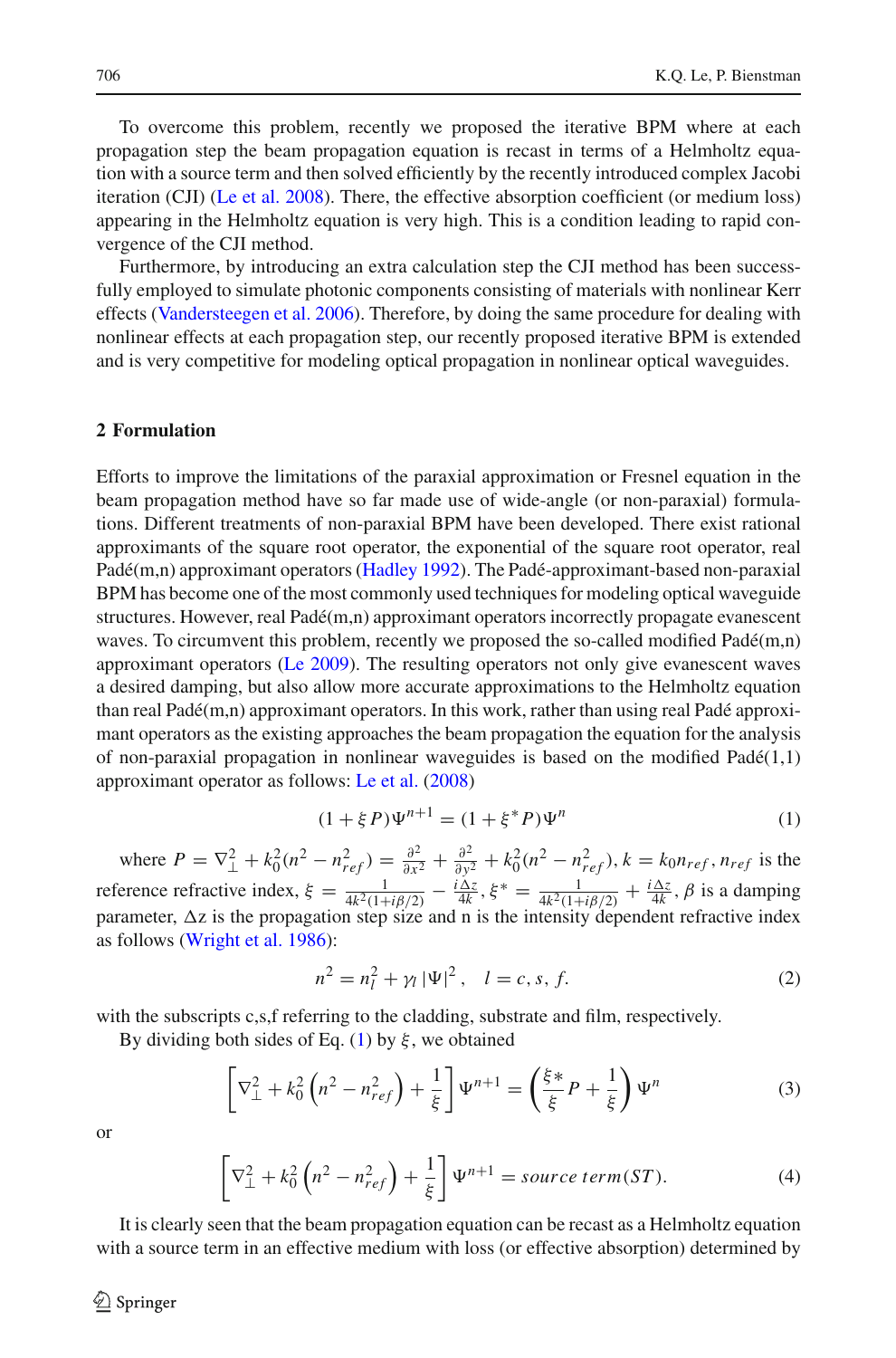<span id="page-2-0"></span>

<span id="page-2-1"></span>the imaginary part of  $\frac{1}{\xi} = 4k_0^2 n_{ref}^2 \frac{k \Delta z}{(1 + k_0^2)^2}$  $(1+k_0^2 n_{ref}^2 \beta \Delta z/2)^2 + k^2 \Delta z^2$ . The effective absorption results

in propagation equation based on the conventional and modified  $Pad(1,1)$  approximant operator is depicted in Fig. [1.](#page-2-0) It can be seen from the figure that the smaller propagation step size, the higher effective absorption in propagation equation based on the modified  $Pad\acute{e}(1,1)$ approximant operator is obtained. In addition, the amount of this loss is normally very high for typical choice of  $k\Delta z$ . This is a condition that favors rapid convergence for the CJI method. Thus, the CJI solution of the propagation equation based on the modified operator will converge faster than those based on the conventional operator.

Furthermore, by adding an extra calculation step for dealing with nonlinear effects as welldone for a different method in [Vandersteegen et al.](#page-3-2) [\(2006\)](#page-3-2) and using PMLs to absorb incident radiation without any additional parasitic reflections, regardless of wavelength, incident angle or polarization as boundary conditions, the CJI method is thus a promising technique to solve the nonlinear beam propagation equation quickly and effectively.

## **3 Numerical results**

We consider a nonlinear optical waveguide with a linear core bounded by linear and nonlinear claddings as shown in Fig. [2,](#page-2-1) where the refractive index  $n_s = n_c = 1.55$ ,  $n_f = 1.57$ ,  $\gamma_s =$ 0.01,  $\gamma_c = \gamma_f = 0$ ,  $W = 5$ ,  $Y = 50$ ,  $d = 1 \mu m$  and the optical wavelength  $\lambda = 1.3 \mu m$ . The fundamental TE mode as excitation is launched into the waveguide. The beam propagation in linear optical waveguide is shown in Fig.  $3(a)$  $3(a)$ , while the evaluation of input beam in nonlinear optical waveguide is depicted in Fig. [3\(](#page-3-5)b). From the figure, a soliton is emitted through the film cladding interface into the nonlinear cladding and propagates away from it.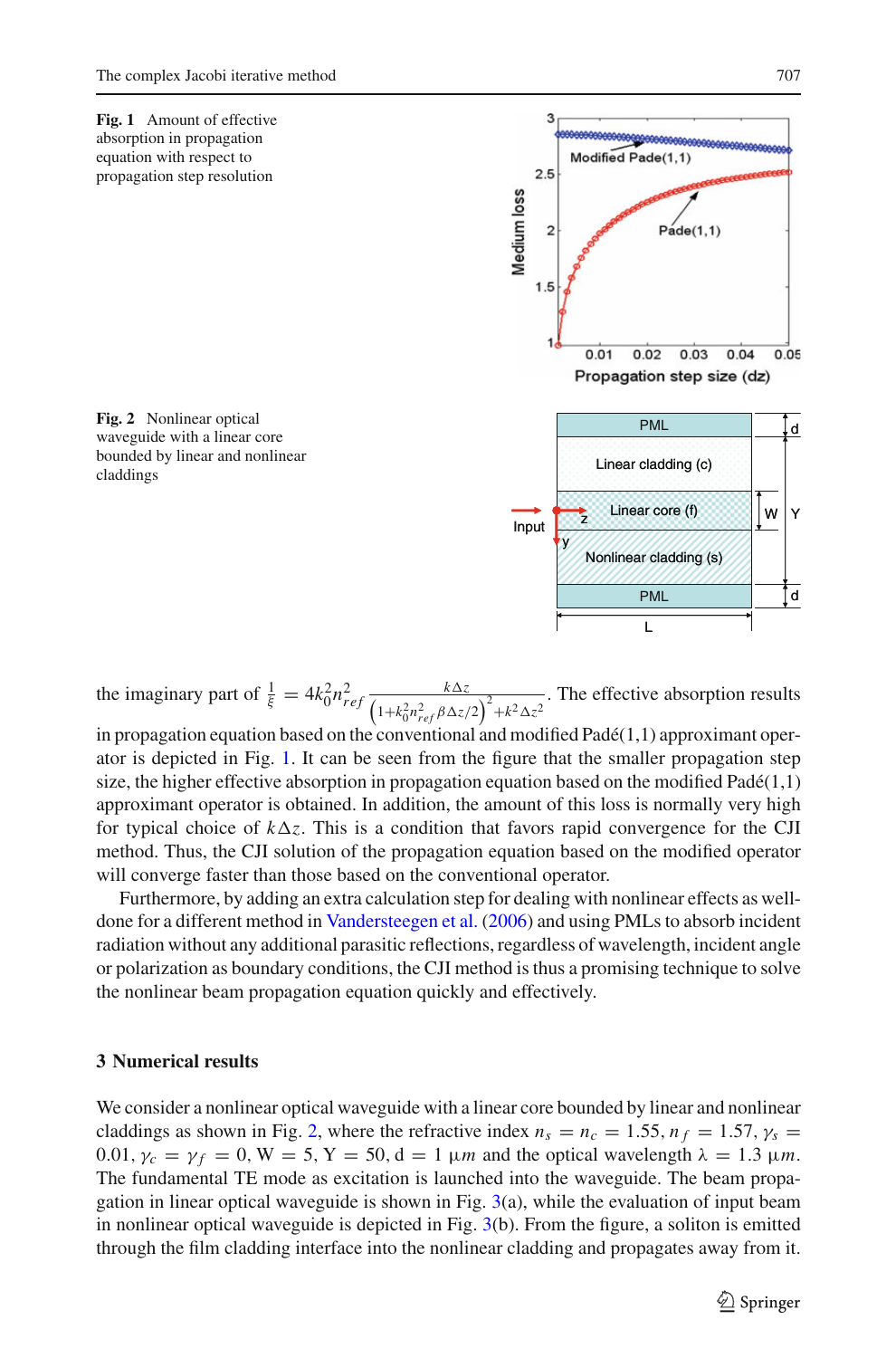<span id="page-3-5"></span>



The calculated results are certainly in very good agreement with those obtained by the other authors [\(Wright et al. 1986](#page-4-0); [Yasui et al. 1999\)](#page-4-1) because we are dealing with the same equation. However, what we are focusing on is a performance of the CJI method in comparison with the DMI method. For a small propagation step size, we found that the amount of effective absorption is very high. This is condition that favors rapid convergence of the CJI method. With a very strict propagation error tolerance of  $10^{-7}$ , the CJI method for solution of the conventional Padé(1,1) approximant-based propagation equation required about 0.035 s to obtain a solution between two successive propagation steps, and 0.021 s for those based on the modified operator. It is attributed to the higher effective absorption as shown in Fig. [1.](#page-2-0) Whereas the direct matrix inversion performed the propagation in 0.365 s, around ten times slower than the CJI method. Definitely, for large structures with a long path length required for a very small propagation step size that results in frequent matrix inversions, the DMI technique is numerically very intensive. In contrast, for typical choices of  $k\Delta z$  the CJI technique offers rapid convergence and shorter runtimes.

#### **4 Conclusions**

The recently introduced BPM adapted for modeling of non-paraxial beam propagation in nonlinear optical waveguides has been presented. By typically choice of propagation step size, the iterative method offers rapid convergence and is very competitive for demanding problems in comparison with the traditional direct matrix inversion for nonlinear BPM.

**Acknowledgments** Parts of this work were performed within the context of the Belgian IAP project Photonics@Be.

#### **References**

- <span id="page-3-0"></span>De-Oliva-Rubio, J., Molina-Fernandez, I.: Fast semivectorial nonlinear finite-difference beam propagation method. Microwave Opt. Technol. Lett. **40**, 73–77 (2004)
- <span id="page-3-3"></span>Hadley, G.R.: Wide-angle beam propagation using Padé approximant operators. Opt. Lett. **17**, 1426–1428 (1992)
- <span id="page-3-4"></span>Le, K.Q.: Complex Padé approximant operators for wide-angle beam propagation. Opt. Commun. **282**, 1252–1254 (2009)
- <span id="page-3-1"></span>Le, K.Q., Godoy-Rubio, R., Bienstman, P., Hadley, G.R.: The complex Jacobi iterative method for threedimensional wide-anglebeam propagation. Opt. Express **16**, 17021–17030 (2008)
- <span id="page-3-2"></span>Vandersteegen, P., Maes, B., Bienstman, P., Baets, R.: Using the complex Jacobi method to simulate Kerr non-linear photonic components. Opt. Quantum. Electron. **38**, 35–44 (2006)